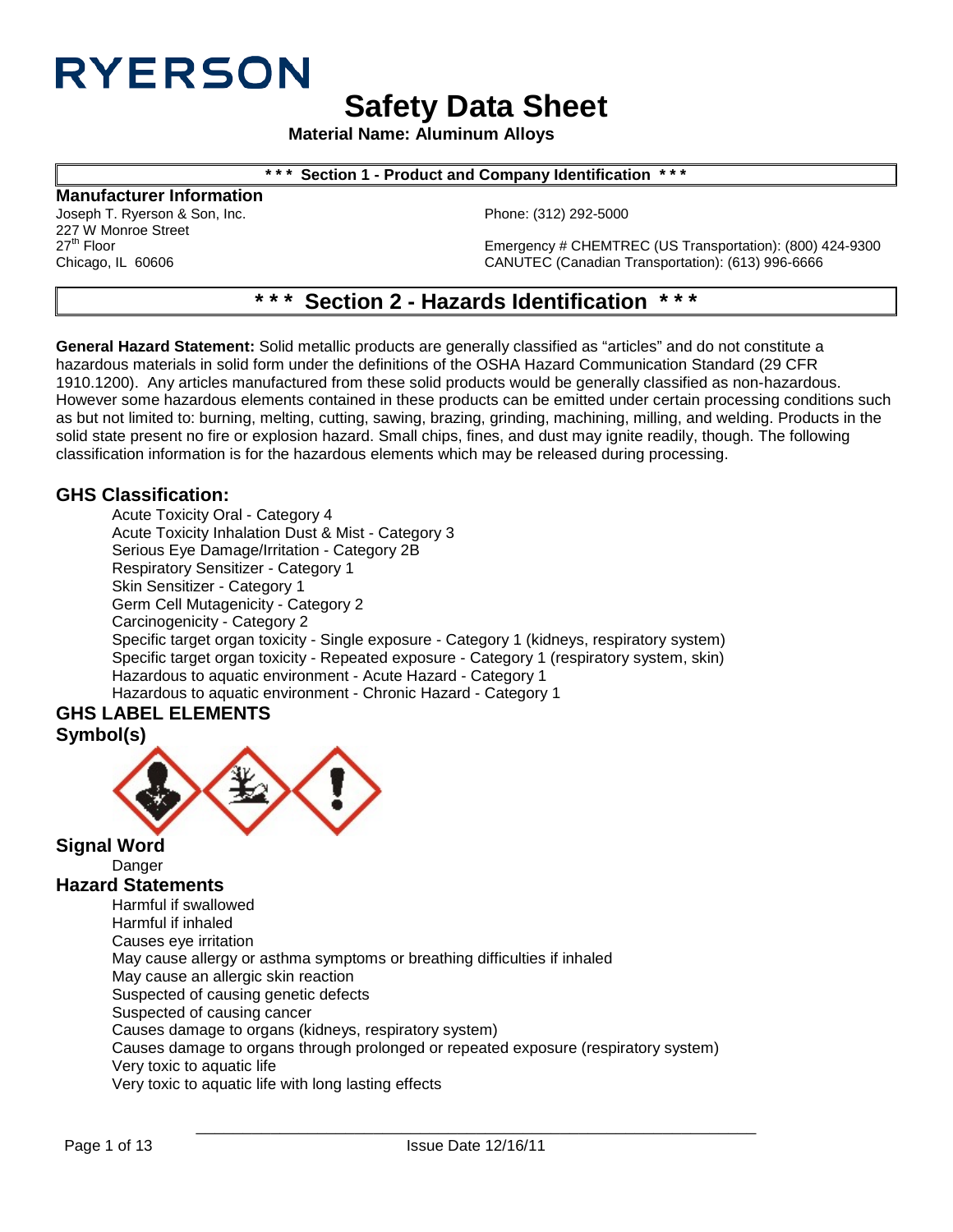## **Material Name: Aluminum Alloys**

## **Precautionary Statements**

### **Prevention**

Do not breathe dust/fume/gas/mist/vapours/spray Use only outdoors or in well-ventilated area In case of inadequate ventilation wear respiratory protection Wash thoroughly after handling Use personal protective equipment as required Contaminated work clothing should not be allowed out of the workplace Obtain special instructions before use Do not handle until all safety precautions have been read and understood Do not eat, drink or smoke when using this product. Avoid release to the environment

### **Response**

IF SWALLOWED: Rinse mouth and call a poison center or doctor/physician if you feel unwell

IF INHALED: If breathing is difficult, remove victim to fresh air and keep at rest in a position comfortable for breathing.

IF IN EYES: Rinse cautiously with water for several minutes. Remove contact lenses, if present and easy to do. Continue rinsing. If eye irritation persists get medical advice/attention.

If experiencing respiratory symptoms: Call a POISON CENTER or doctor/physician.

IF ON SKIN: Wash with plenty of soap and water. If skin irritation or rash occurs: Get medical advice/attention. Wash contaminated clothing before reuse.

If exposed or concerned: Get medical advice/attention.

Collect spillage

### **Storage**

Store locked up

## **Disposal**

Dispose of contents/container in accordance with local/regional/national/international regulations.

## **\* \* \* Section 3 - Composition / Information on Ingredients \* \* \***

| CAS#      | <b>Component</b> | <b>Percent</b> |
|-----------|------------------|----------------|
| 7429-90-5 | Aluminum         | 70-99.9        |
| 7440-21-3 | Silicon          | $0 - 22$       |
| 7440-66-6 | Zinc             | $0 - 12$       |
| 7440-50-8 | Copper           | $0 - 6.9$      |
| 7439-95-4 | Magnesium        | $0 - 6.6$      |
| 7439-89-6 | <b>Iron</b>      | $0 - 5.5$      |
| 7440-02-0 | <b>Nickel</b>    | $0 - 2.4$      |
| 7440-69-9 | <b>Bismuth</b>   | $0 - 2.1$      |
| 7439-96-5 | Manganese        | $0 - 2$        |
| 7440-48-4 | Cobalt           | $0 - 2$        |
| 7440-22-4 | Silver           | $0 - 0.8$      |
| 7440-47-3 | Chromium         | $0 - 0.6$      |
| 7440-43-9 | Cadmium          | $0 - 0.2$      |

## **\* \* \* Section 4 - First Aid Measures \* \* \***

## **First Aid: Eyes**

Immediately flush with plenty of water. After initial flushing, remove any contact lenses and continue flushing for at least 15 minutes. Keep eye wide open while rinsing. Consult a physician.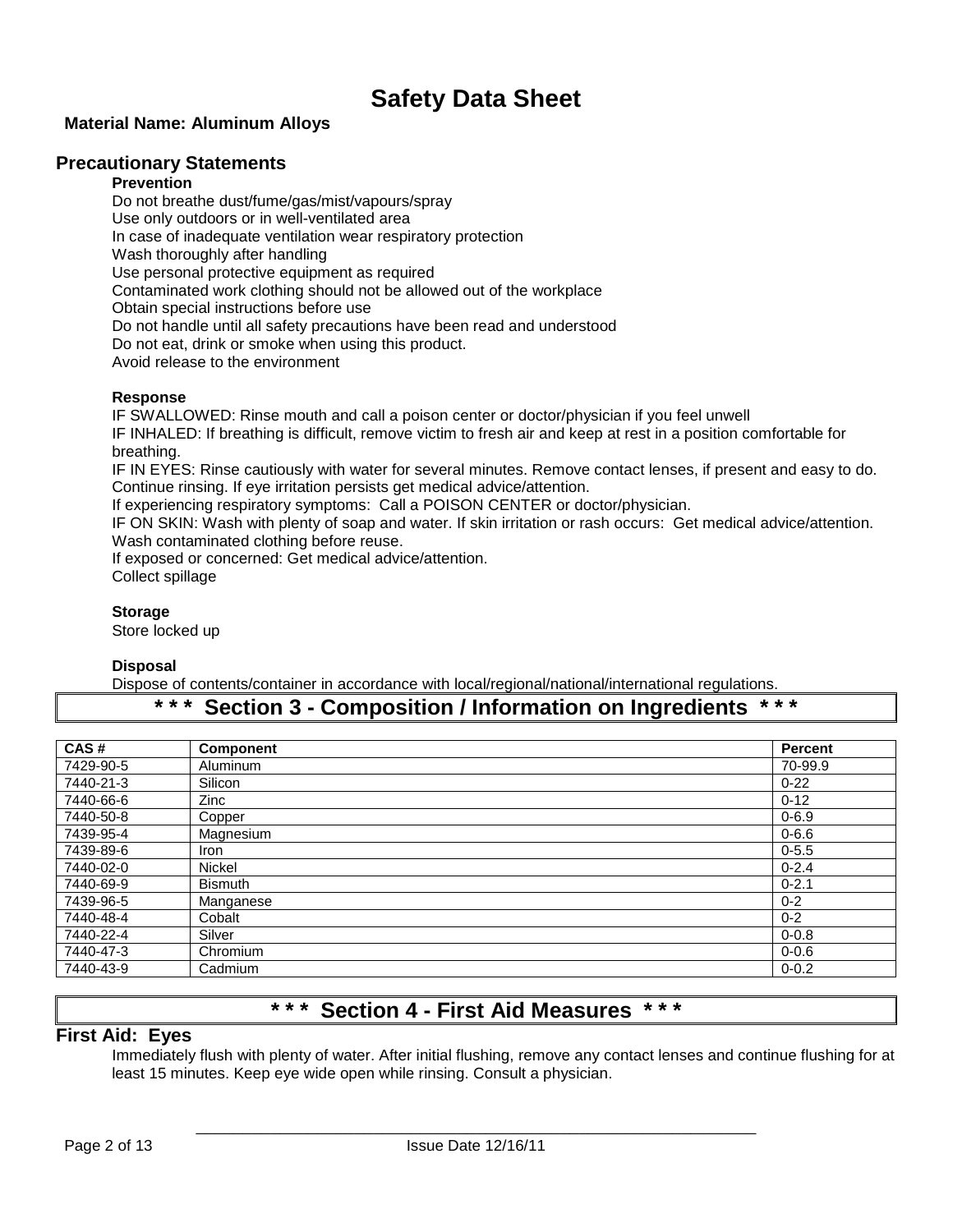## **Material Name: Aluminum Alloys**

## **First Aid: Skin**

Wash skin with soap and water. In the case of skin irritation or allergic reactions see a physician.

## **First Aid: Ingestion**

Do NOT induce vomiting. Call a physician or Poison Control Center immediately. Drink plenty of water. Never give anything by mouth to an unconscious person.

## **First Aid: Inhalation**

Move to fresh air. If breathing is difficult, give oxygen. If not breathing, give artificial respiration. Consult a physician.

## **First Aid: Notes to Physician**

May cause sensitization of susceptible persons. Treat symptomatically.

## **\* \* \* Section 5 - Fire Fighting Measures \* \* \***

## **General Fire Hazards**

See Section 9 for Flammability Properties.

This product does not present fire or explosion hazards as shipped. Small chips, fines, and dust from processing may be readily ignitable.

## **Hazardous Combustion Products**

Thermal decomposition can lead to release of irritating gases and vapors. In the event of fire and/or explosion do not breathe fumes. May cause sensitization by inhalation and skin contact.

## **Extinguishing Media**

Class D extinguishing agents on fines, dust or molten metal. Use coarse water spray on chips and fines.

### **Unsuitable Extinguishing Media**

DO NOT use halogenated extinguishing agents on small chips or fines. DO NOT use water for fires involving molten metal. These fire extinguishing agents will react with burning material.

## **Fire Fighting Equipment/Instructions**

As in any fire, wear self-contained breathing apparatus pressure-demand, MSHA/NIOSH (approved or equivalent) and full protective gear.

## **\* \* \* Section 6 - Accidental Release Measures \* \* \***

## **Recovery and Neutralization**

Avoid dust formation. Collect scrap for recycling.

## **Materials and Methods for Clean-Up**

If product is molten, contain the flow using dry sand or salt flux as a dam. All tools and containers which come in contact with molten metal must be preheated or specially coated and rust free. Allow the spill to cool before remelting as scrap.

## **Emergency Measures**

Keep people away from and upwind of spill/leak.

## **Personal Precautions and Protective Equipment**

Wear appropriate protective clothing and respiratory protection for the situation.

## **Environmental Precautions**

Prevent further leakage or spillage if safe to do so. Prevent product from entering drains. Do not flush into surface water or sanitary sewer system.

## **Prevention of Secondary Hazards**

None

## **\* \* \* Section 7 - Handling and Storage \* \* \***

## **Handling Procedures**

Avoid contact with skin, eyes and clothing. Wear personal protective equipment. Avoid dust formation. Keep material dry. Avoid contact with sharp edges or heated material. Hot and cold aluminum are not visually different. Hot aluminum does not always glow red.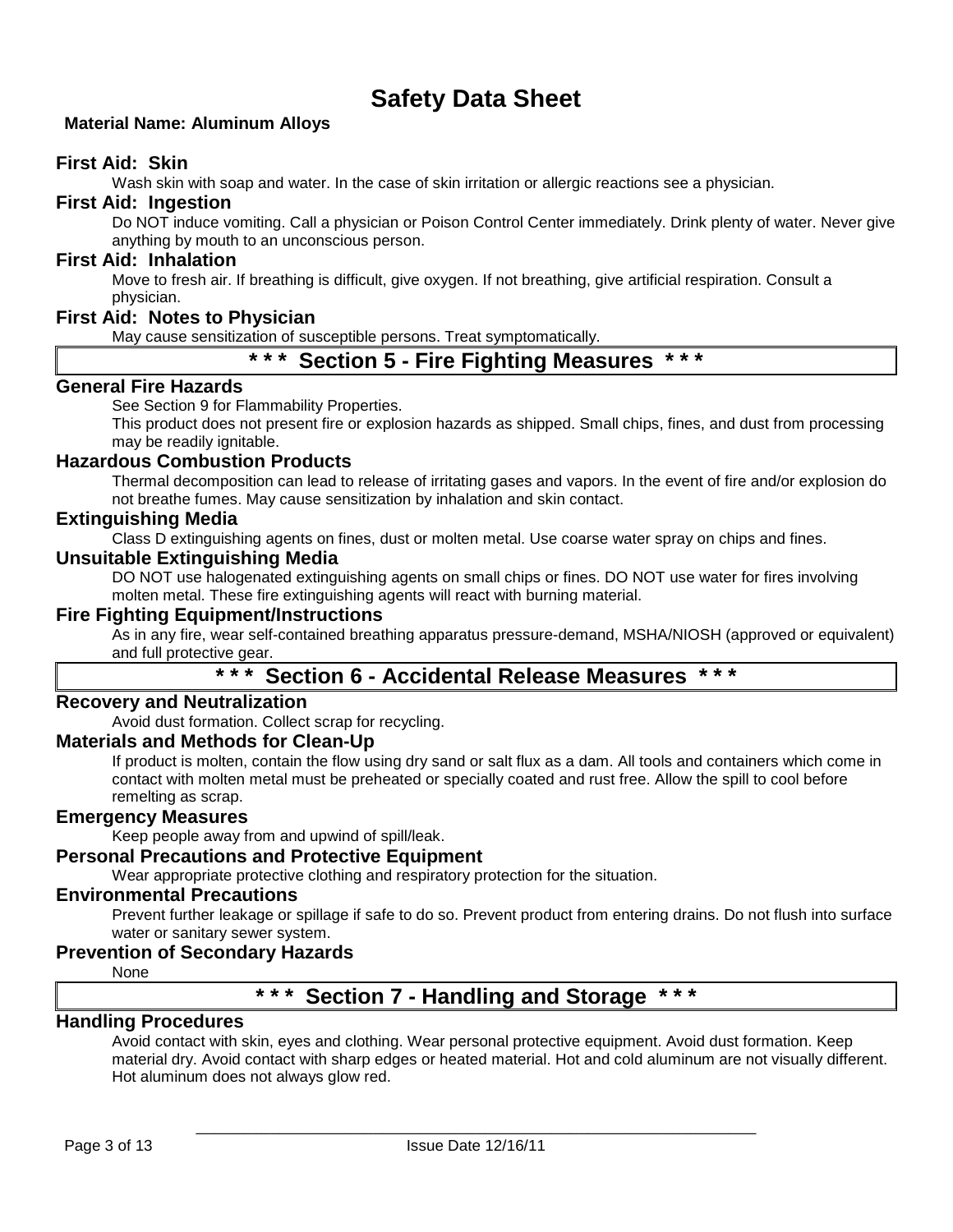## **Material Name: Aluminum Alloys**

## **Storage Procedures**

Keep container tightly closed in a dry and well-ventilated place.

## **Incompatibilities**

Acids. Alkalis. Water. Halogenated compounds. Metal oxides. Iron powder and water: may cause an explosive reaction forming hydrogen gas when heated above 1470F (800C).

## **\* \* \* Section 8 - Exposure Controls / Personal Protection \* \* \***

### **Component Exposure Limits**

## **Aluminum (7429-90-5)**

ACGIH: 1 mg/m3 TWA (respirable fraction) OSHA: 15 mg/m3 TWA (total dust); 5 mg/m3 TWA (respirable fraction) NIOSH: 10 mg/m3 TWA (total dust); 5 mg/m3 TWA (respirable dust)

#### **Silicon (7440-21-3)**

OSHA: 10 mg/m3 TWA (total dust); 5 mg/m3 TWA (respirable fraction) NIOSH: 10 mg/m3 TWA (total dust); 5 mg/m3 TWA (respirable dust)

## **Copper (7440-50-8)**

ACGIH: 0.2 mg/m3 TWA (fume) OSHA: 0.1 mg/m3 TWA (dust, fume, mist, as Cu) NIOSH: 1 mg/m3 TWA (dust and mist); 0.1 mg/m3 TWA (fume)

#### **Nickel (7440-02-0)**

ACGIH: 1.5 mg/m3 TWA (inhalable fraction) OSHA: 1 mg/m3 TWA NIOSH: 0.015 mg/m3 TWA

#### **Cobalt (7440-48-4)**

ACGIH: 0.02 mg/m3 TWA OSHA: 0.05 mg/m3 TWA (dust and fume) NIOSH: 0.05 mg/m3 TWA (dust and fume)

#### **Manganese (7439-96-5)**

ACGIH: 0.2 mg/m3 TWA

- OSHA: 1 mg/m3 TWA (fume)
	- 3 mg/m3 STEL (fume)
	- 5 mg/m3 Ceiling
- NIOSH: 1 mg/m3 TWA (fume) 3 mg/m3 STEL
- 

### **Silver (7440-22-4)**

ACGIH: 0.1 mg/m3 TWA (dust and fume) OSHA: 0.01 mg/m3 TWA NIOSH: 0.01 mg/m3 TWA (dust)

#### **Chromium (7440-47-3)**

ACGIH: 0.5 mg/m3 TWA OSHA: 1 mg/m3 TWA NIOSH: 0.5 mg/m3 TWA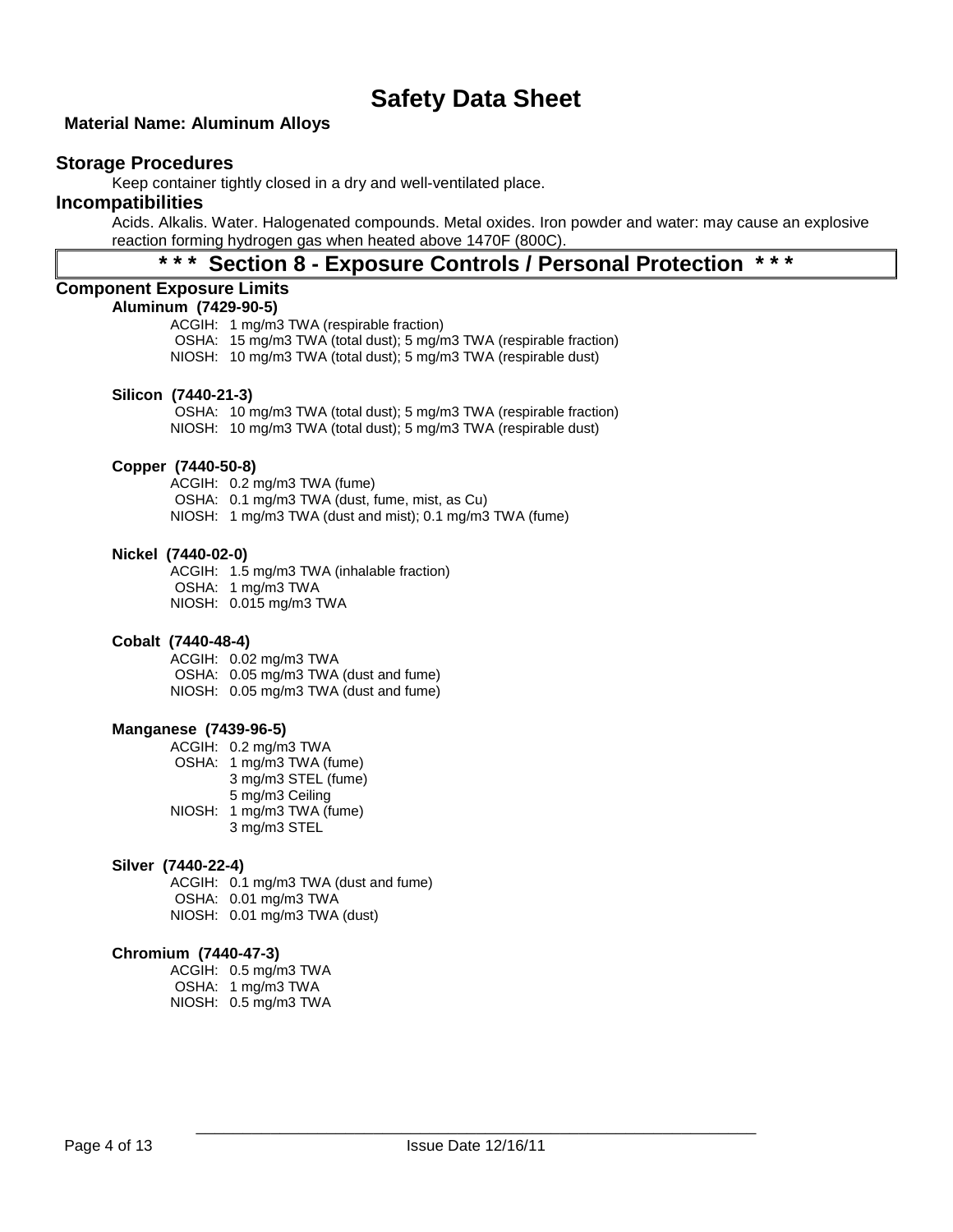## **Material Name: Aluminum Alloys**

## **Cadmium (7440-43-9)**

ACGIH: 0.01 mg/m3 TWA; 0.002 mg/m3 TWA (respirable fraction)

OSHA: 5 µg/m3 TWA (Do not eat, drink or chew tobacco or gum or apply cosmetics in regulated areas. Carcinogen - dust can cause lung and kidney disease, See 29 CFR 1910.1027); 2.5 µg/m3 Action Level

## **Engineering Measures**

Where feasible, enclose processes to prevent dust dispersion into the work area. Provide local exhaust when possible, and general ventilation as necessary, to keep airborne concentrations below exposure limits and as low as possible.

## **Personal Protective Equipment: Respiratory**

If exposure limits are exceeded or irritation is experienced, NIOSH/MSHA approved respiratory protection should be worn. Positive-pressure supplied air respirators may be required for high airborne contaminant concentrations. Respiratory protection must be provided in accordance with current local regulations.

## **Personal Protective Equipment: Hands**

Use impervious gloves such as neoprene, nitrile, or rubber for hand protection.

## **PERSONAL PROTECTIVE EQUIPMENT**

## **Personal Protective Equipment: Eyes**

Wear safety glasses with side shields and/or goggles as necessary to prevent dust from entering eyes.

## **Personal Protective Equipment: Skin and Body**

Use body protection appropriate for task.

## **Hygiene Measures**

Do not breathe vapors/dust. When using, do not eat, drink or smoke. Provide regular cleaning of equipment, work area and clothing. Avoid contact with skin, eyes and clothing. Wash hands before breaks and immediately after handling the product. Keep away from food, drink and animal feeding stuffs.

## **\* \* \* Section 9 - Physical & Chemical Properties \* \* \***

| Appearance: Gray, Silver           |           | Odor:                           | None      |
|------------------------------------|-----------|---------------------------------|-----------|
| <b>Physical State: Solid</b>       |           | pH:                             | <b>NA</b> |
| <b>Vapor Pressure:</b>             | ND.       | <b>Vapor Density:</b>           | ND.       |
| Boiling Point: 2450°C              |           | Melting Point: 476.7-660.0°C    |           |
| Solubility (H2O):                  | Insoluble | <b>Specific Gravity: ND</b>     |           |
| <b>Evaporation Rate:</b>           | ND.       | VOC:                            | <b>ND</b> |
| <b>Bulk Density: 2.5-3.13</b>      |           | Octanol/H2O Coeff.: ND          |           |
| <b>Flash Point:</b>                | - NA      | <b>Flash Point Method:</b>      | - NA      |
| <b>Upper Flammability Limit</b> NA |           | <b>Lower Flammability Limit</b> | NA        |
| (UFL):                             |           | $(LFL)$ :                       |           |
| <b>Burning Rate:</b>               | - NA      | <b>Auto Ignition:</b>           | <b>NA</b> |
|                                    |           |                                 |           |

## **\* \* \* Section 10 - Chemical Stability & Reactivity Information \* \* \***

## **Chemical Stability**

Stable under recommended storage conditions.

**Hazardous Reaction Potential**

Will not occur

## **Conditions to Avoid**

Dust formation. Heat, flames and sparks. Protect from water. Aluminum fines are attacked by strong acids and alkalis and by some halogenated organic compounds especially at elevated temperatures. Operations generating aluminum fines may produce hydrogen gas when exposed to moisture. Hydrogen gas is highly flammable and can accumulate in poorly ventilated areas. Liberates flammable hydrogen gas on contact with water, alcohols, acidic or basic materials, and metals or metallic compounds.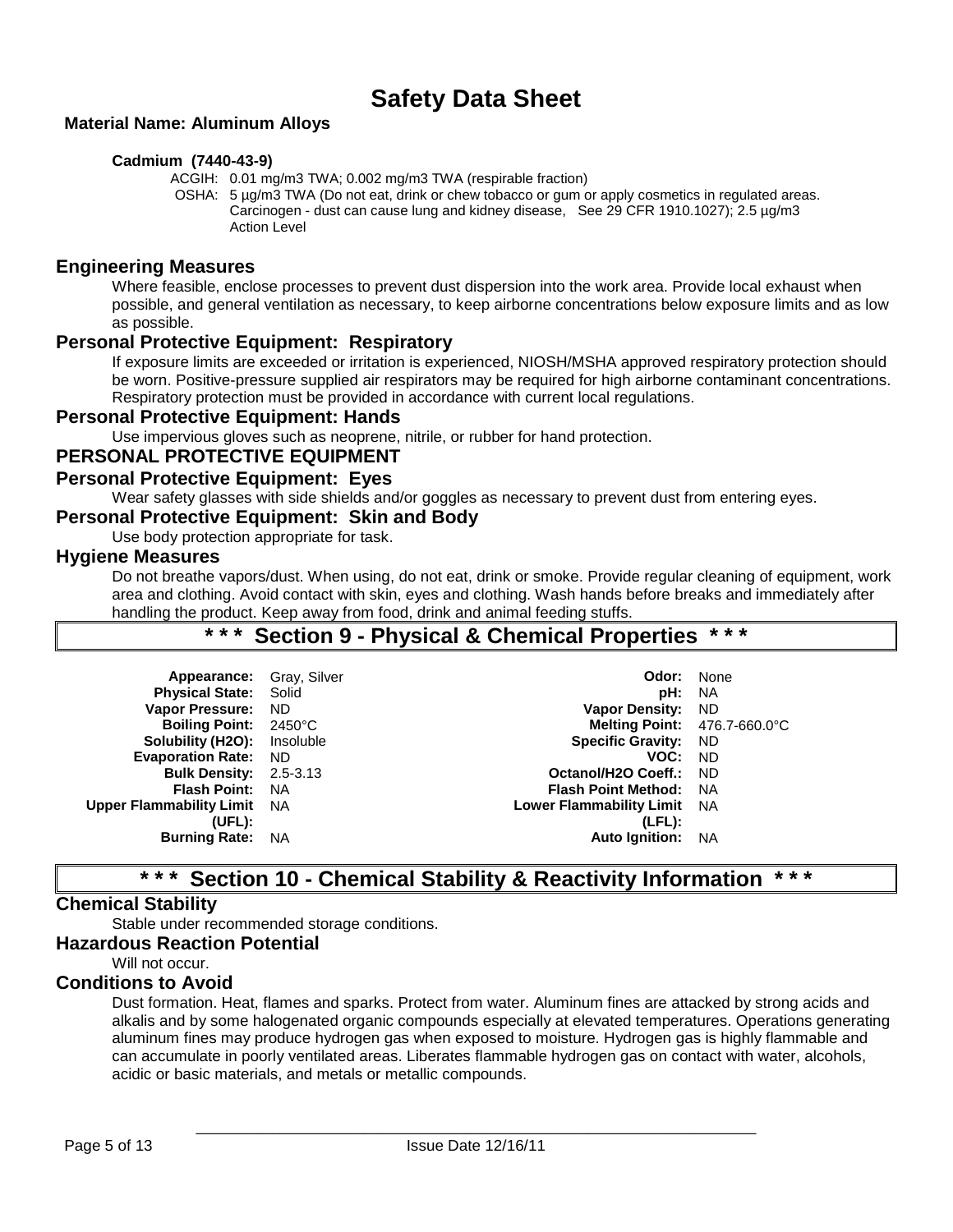## **Material Name: Aluminum Alloys**

## **Incompatible Products**

Acids. Alkalis. Water. Halogenated compounds. Metal oxides. Iron powder and water: may cause an explosive reaction forming hydrogen gas when heated above 1470F (800C).

## **Hazardous Decomposition Products**

Nickel oxides. Cadmium compounds. Fumes of aluminum or aluminum oxide. Welding of aluminum alloys may generate carbon monoxide, carbon dioxide, ozone, and nitrogen oxides. Lead oxides. Lead and chromium compounds.

## **\* \* \* Section 11 - Toxicological Information \* \* \***

## **Acute Toxicity**

## **Component Analysis - LD50/LC50**

**Silicon (7440-21-3)** Oral LD50 Rat 3160 mg/kg

## **Magnesium (7439-95-4)**

Oral LD50 Rat 230 mg/kg

## **Iron (7439-89-6)**

Oral LD50 Rat 984 mg/kg

## **Nickel (7440-02-0)**

Oral LD50 Rat >9000 mg/kg

## **Bismuth (7440-69-9)**

Oral LD50 Rat 5 g/kg

## **Cobalt (7440-48-4)**

Inhalation LC50 Rat >10 mg/L 1 h; Oral LD50 Rat 6170 mg/kg

## **Manganese (7439-96-5)**

Oral LD50 Rat 9 g/kg

#### **Silver (7440-22-4)** Oral LD50 Rat >2000 mg/kg

## **Cadmium (7440-43-9)**

Oral LD50 Rat 2330 mg/kg; Inhalation LC50 Rabbit 8 mg/L 4 h

## **Potential Health Effects: Skin Corrosion Property/Stimulativeness**

Contact with dust can cause mechanical irritation or drying of the skin. Contact with oils from processing may cause irritation. Prolonged skin contact may defat the skin and produce dermatitis. Repeated or prolonged skin contact may cause allergic reactions with susceptible persons.

## **Potential Health Effects: Eye Critical Damage/ Stimulativeness**

Dust contact with the eyes can lead to mechanical irritation.

## **Potential Health Effects: Ingestion**

May be harmful if swallowed. May cause additional affects as listed under "Inhalation".

## **Potential Health Effects: Inhalation**

May be harmful if inhaled. Inhalation of dust in high concentration may cause irritation of respiratory system.

## **Respiratory Organs Sensitization/Skin Sensitization**

May cause an allergic skin reaction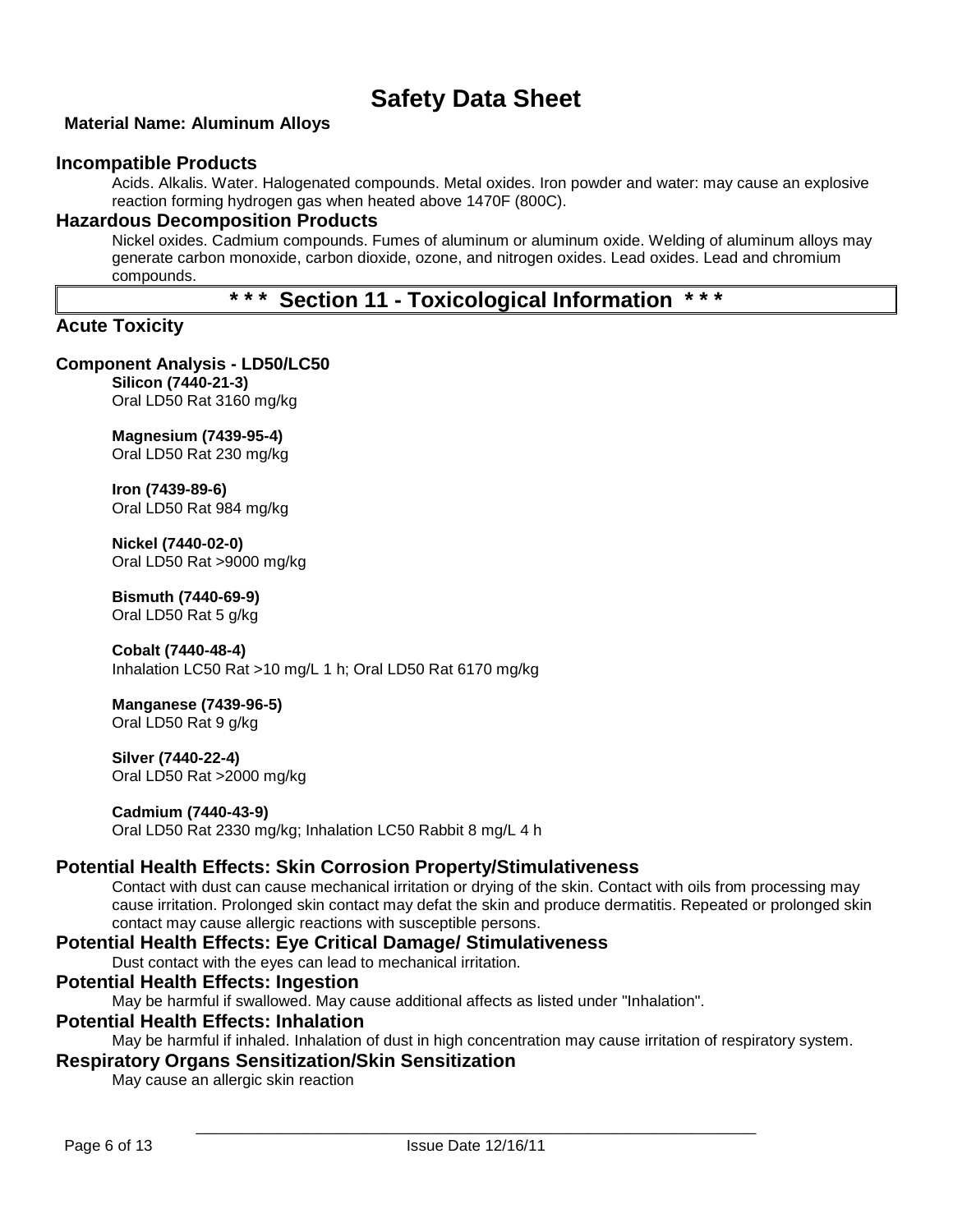## **Material Name: Aluminum Alloys**

## **Generative Cell Mutagenicity**

Suspected of causing genetic defects

## **Carcinogenicity**

**A: General Product Information**

Suspected of causing cancer.

## **B: Component Carcinogenicity**

## **Aluminum (7429-90-5)**

ACGIH: A4 - Not Classifiable as a Human Carcinogen

### **Nickel (7440-02-0)**

ACGIH: A5 - Not Suspected as a Human Carcinogen

- NIOSH: potential occupational carcinogen
	- NTP: Reasonably Anticipated To Be A Human Carcinogen (Possible Select Carcinogen)
- IARC: Monograph 49 [1990]; Supplement 7 [1987] (Group 2B (possibly carcinogenic to humans))

## **Cobalt (7440-48-4)**

- ACGIH: A3 Confirmed Animal Carcinogen with Unknown Relevance to Humans
- IARC: Monograph 86 [2006] (without tungsten carbide); Monograph 52 [1991] (Group 2B (possibly carcinogenic to humans))

### **Chromium (7440-47-3)**

- ACGIH: A4 Not Classifiable as a Human Carcinogen
- IARC: Monograph 49 [1990] (listed under Chromium and Chromium compounds); Supplement 7 [1987] (Group 3 (not classifiable))

## **Cadmium (7440-43-9)**

- ACGIH: A2 Suspected Human Carcinogen
	- OSHA: 5 µg/m3 TWA (Do not eat, drink or chew tobacco or gum or apply cosmetics in regulated areas. Carcinogen - dust can cause lung and kidney disease, See 29 CFR 1910.1027); 2.5 µg/m3 Action Level
- NIOSH: potential occupational carcinogen
	- NTP: Known Human Carcinogen (listed under Cadmium and Cadmium Compounds) (Select Carcinogen)
	- IARC: Monograph 100C [in preparation]; Monograph 58 [1993]; Supplement 7 [1987] (Group 1 (carcinogenic to humans))

## **Reproductive Toxicity**

Lead may damage the reproductive system and cause developmental damage.

## **Specified Target Organ General Toxicity: Single Exposure**

Causes damage to organs (kidneys, respiratory system)

## **Specified Target Organ General Toxicity: Repeated Exposure**

May cause damage to organs through prolonged or repeated exposure (respiratory system). Repeated contact may cause allergic reactions in very susceptible persons. Avoid repeated exposure. Prolonged exposure may cause chronic effects. Repeated or prolonged skin contact may cause skin irritation and/or dermatitis and sensitization of susceptible persons. May cause adverse effects on the bone marrow and blood-forming system. May cause adverse liver effects.

Elevated temperature processing such as welding and plasma arc cutting may release hazardous fumes. Overexposure to metal fumes may cause pulmonary edema (fluid in the lungs) and methemaglobinemia. May also cause pulmonary fibrosis and lung cancer. Lead compounds may be absorbed by ingestion, by inhalation and through the skin. Lead may damage kidney function, the blood forming system and the reproductive system. Inorganic lead compounds can cause developmental damage.

## **Aspiration Respiratory Organs Hazard**

None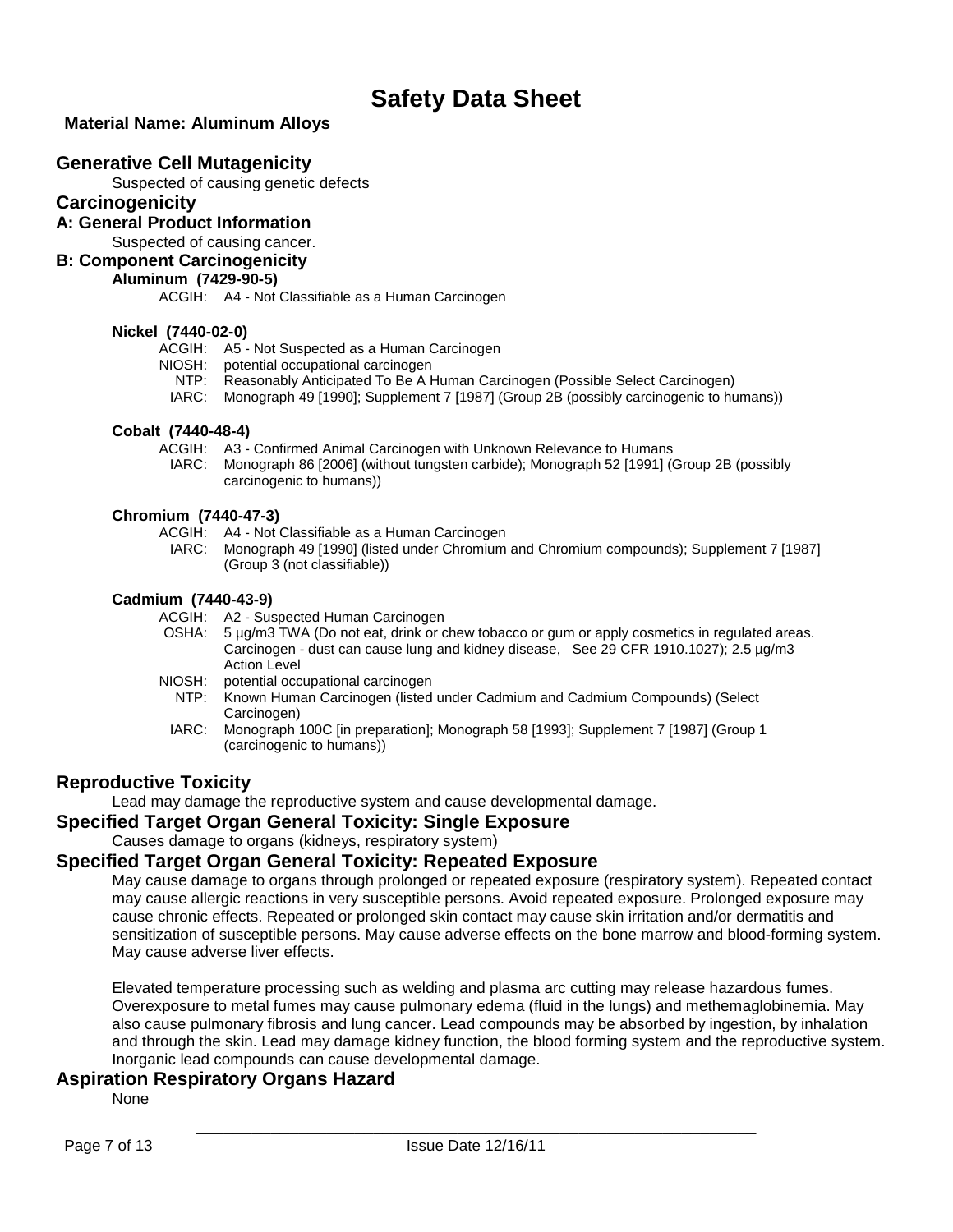## **Material Name: Aluminum Alloys**

| * * *                                                         |                                   | * * *<br><b>Section 12 - Ecological Information</b>                                              |
|---------------------------------------------------------------|-----------------------------------|--------------------------------------------------------------------------------------------------|
| <b>Ecotoxicity</b>                                            |                                   |                                                                                                  |
| A: General Product Information                                |                                   |                                                                                                  |
|                                                               |                                   | Very toxic to aquatic organisms, may cause long-term adverse effects in the aquatic environment. |
| <b>B: Component Analysis - Ecotoxicity - Aquatic Toxicity</b> |                                   |                                                                                                  |
| Zinc (7440-66-6)                                              |                                   |                                                                                                  |
| <b>Test &amp; Species</b>                                     |                                   | <b>Conditions</b>                                                                                |
| 96 Hr LC50 Pimephales promelas                                | 2.16-3.05 mg/L                    |                                                                                                  |
|                                                               | [flow-through]                    |                                                                                                  |
| 96 Hr LC50 Pimephales promelas                                | 0.211-0.269 mg/L<br>[semi-static] |                                                                                                  |
| 96 Hr LC50 Pimephales promelas                                | 2.66 mg/L [static]                |                                                                                                  |
| 96 Hr LC50 Cyprinus carpio                                    | 30 mg/L                           |                                                                                                  |
| 96 Hr LC50 Cyprinus carpio                                    | 0.45 mg/L [semi-                  |                                                                                                  |
|                                                               | static]                           |                                                                                                  |
| 96 Hr LC50 Cyprinus carpio                                    | 7.8 mg/L [static]                 |                                                                                                  |
| 96 Hr LC50 Lepomis macrochirus                                | 3.5 mg/L [static]                 |                                                                                                  |
| 96 Hr LC50 Oncorhynchus mykiss                                | $0.24$ mg/L [flow-                |                                                                                                  |
|                                                               | through]                          |                                                                                                  |
| 96 Hr LC50 Oncorhynchus mykiss                                | 0.59 mg/L [semi-                  |                                                                                                  |
| 96 Hr LC50 Oncorhynchus mykiss                                | static]<br>0.41 mg/L [static]     |                                                                                                  |
| 96 Hr EC50 Pseudokirchneriella                                | $0.11 - 0.271$ mg/L               |                                                                                                  |
| subcapitata                                                   | [static]                          |                                                                                                  |
| 72 Hr EC50 Pseudokirchneriella                                | $0.09 - 0.125$ mg/L               |                                                                                                  |
| subcapitata                                                   | [static]                          |                                                                                                  |
| 48 Hr EC50 Daphnia magna                                      | 0.139 - 0.908 mg/L                |                                                                                                  |
|                                                               | [Static]                          |                                                                                                  |
| Copper (7440-50-8)                                            |                                   |                                                                                                  |
| <b>Test &amp; Species</b>                                     |                                   | <b>Conditions</b>                                                                                |
| 96 Hr LC50 Pimephales promelas                                | $0.0068 - 0.0156$                 |                                                                                                  |
|                                                               | mg/L                              |                                                                                                  |
| 96 Hr LC50 Pimephales promelas                                | <0.3 mg/L [static]                |                                                                                                  |
| 96 Hr LC50 Pimephales promelas                                | 0.2 mg/L [flow-<br>through]       |                                                                                                  |
| 96 Hr LC50 Oncorhynchus mykiss                                | 0.052 mg/L [flow-                 |                                                                                                  |
|                                                               | through]                          |                                                                                                  |
| 96 Hr LC50 Lepomis macrochirus                                | 1.25 mg/L [static]                |                                                                                                  |
| 96 Hr LC50 Cyprinus carpio                                    | 0.3 mg/L [semi-                   |                                                                                                  |
|                                                               | static]                           |                                                                                                  |
| 96 Hr LC50 Cyprinus carpio                                    | 0.8 mg/L [static]                 |                                                                                                  |
| 96 Hr LC50 Poecilia reticulata                                | $0.112$ mg/L [flow-               |                                                                                                  |
| 72 Hr EC50 Pseudokirchneriella                                | through]<br>$0.0426 - 0.0535$     |                                                                                                  |
| subcapitata                                                   | mg/L [static]                     |                                                                                                  |
| 96 Hr EC50 Pseudokirchneriella                                | $0.031 - 0.054$ mg/L              |                                                                                                  |
| subcapitata                                                   | [static]                          |                                                                                                  |
| 48 Hr EC50 Daphnia magna                                      | 0.03 mg/L [Static]                |                                                                                                  |
| Iron (7439-89-6)                                              |                                   |                                                                                                  |
| <b>Test &amp; Species</b>                                     |                                   | <b>Conditions</b>                                                                                |
| 96 Hr LC50 Morone saxatilis                                   | 13.6 mg/L [static]                |                                                                                                  |
| 96 Hr LC50 Cyprinus carpio                                    | 0.56 mg/L [semi-                  |                                                                                                  |

static]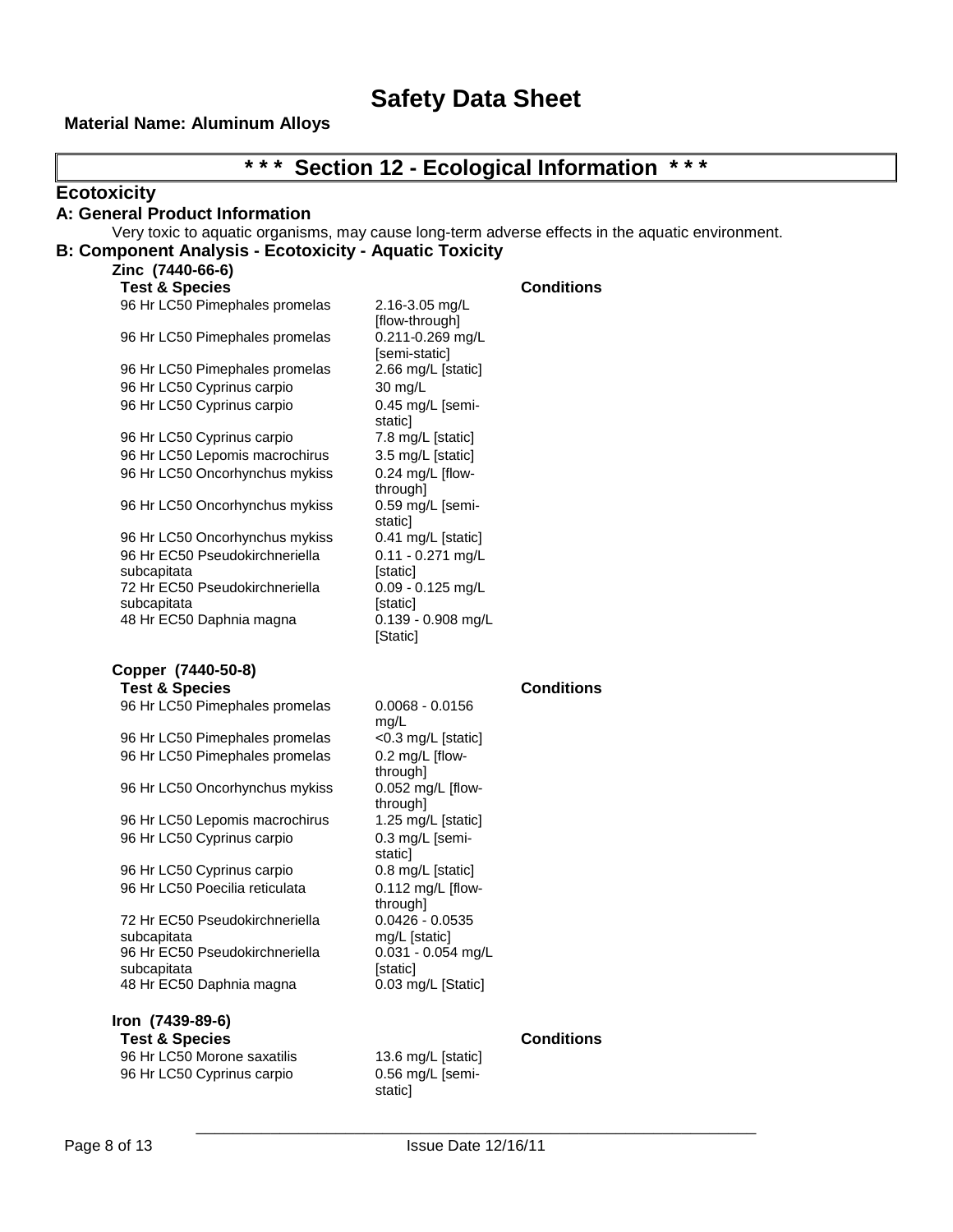## **Material Name: Aluminum Alloys**

| Nickel (7440-02-0)                            |                                  |                   |
|-----------------------------------------------|----------------------------------|-------------------|
| <b>Test &amp; Species</b>                     |                                  | <b>Conditions</b> |
| 96 Hr LC50 Brachydanio rerio                  | $>100$ mg/L                      |                   |
| 96 Hr LC50 Cyprinus carpio                    | 1.3 mg/L [semi-<br>staticl       |                   |
| 96 Hr LC50 Cyprinus carpio                    | 10.4 mg/L [static]               |                   |
| 72 Hr EC50 Pseudokirchneriella<br>subcapitata | $0.18$ mg/L                      |                   |
| 96 Hr EC50 Pseudokirchneriella                | 0.174 - 0.311 mg/L               |                   |
| subcapitata                                   | [static]                         |                   |
| 48 Hr EC50 Daphnia magna                      | >100 mg/L                        |                   |
| 48 Hr EC50 Daphnia magna                      | 1 mg/L [Static]                  |                   |
| Cobalt (7440-48-4)                            |                                  | <b>Conditions</b> |
| <b>Test &amp; Species</b>                     |                                  |                   |
| 96 Hr LC50 Brachydanio rerio                  | >100 mg/L [static]               |                   |
| Silver (7440-22-4)                            |                                  |                   |
| <b>Test &amp; Species</b>                     |                                  | <b>Conditions</b> |
| 96 Hr LC50 Pimephales promelas                | 0.00155-0.00293<br>mg/L [static] |                   |
| 96 Hr LC50 Oncorhynchus mykiss                | 0.0062 mg/L [flow-<br>through]   |                   |
| 96 Hr LC50 Lepomis macrochirus                | 0.064 mg/L [static]              |                   |
| 48 Hr EC50 Daphnia magna                      | 0.00024 mg/L<br>[Static]         |                   |
| Cadmium (7440-43-9)                           |                                  |                   |
| <b>Test &amp; Species</b>                     |                                  | <b>Conditions</b> |
| 96 Hr LC50 Oncorhynchus mykiss                | 0.003 mg/L [flow-<br>through]    |                   |
| 96 Hr LC50 Oncorhynchus mykiss                | 0.006 mg/L [static]              |                   |
| 96 Hr LC50 Cyprinus carpio                    | 0.002 mg/L                       |                   |
| 96 Hr LC50 Cyprinus carpio                    | 4.26 mg/L [semi-<br>staticl      |                   |
| 96 Hr LC50 Cyprinus carpio                    | 0.24 mg/L [static]               |                   |
| 96 Hr LC50 Lepomis macrochirus                | 21.1 mg/L [flow-<br>through]     |                   |
| 96 Hr LC50 Oryzias latipes                    | $0.016$ mg/L                     |                   |
| 96 Hr LC50 Pimephales promelas                | 0.0004-0.003 mg/L                |                   |
| 48 Hr EC50 Daphnia magna                      | 0.0244 mg/L [Static]             |                   |

## **Persistence/Degradability**

Metal powders may cause ecological damage through silting or sedimentation effect in water depriving organisms of habitat and mobility, and/or fouling of gills, lungs and skin thus limiting oxygen uptake.

## **Bioaccumulation**

Metal powders in water or soil may form metal oxides or other metal compounds that could become bioavailable and harm aquatic or terrestrial organisms.

## **Mobility in Soil**

Metal powder would be relatively immobile in soils but some metal compounds may be transported with ground water.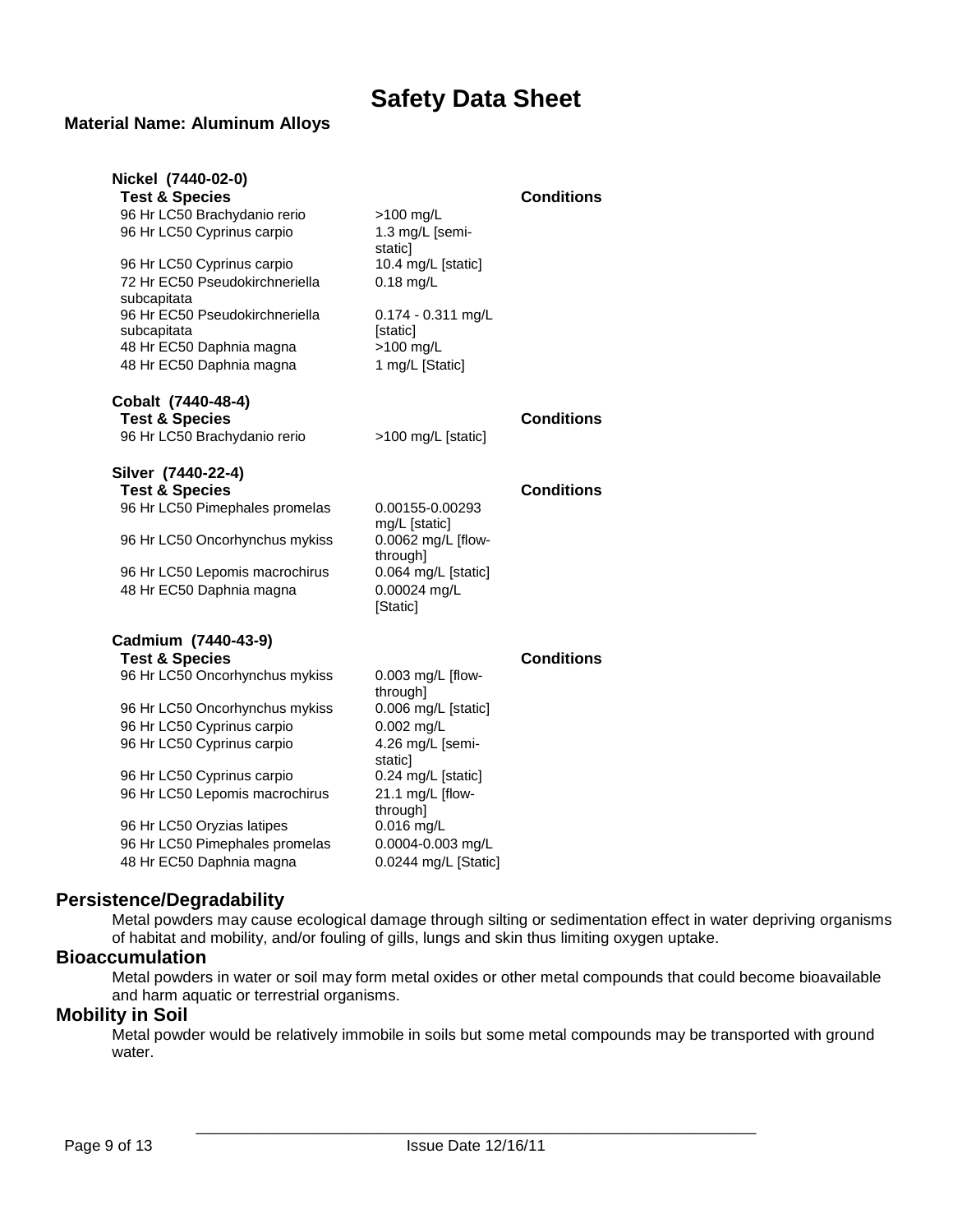## **Material Name: Aluminum Alloys**

## **\* \* \* Section 13 - Disposal Considerations \* \* \***

## **Waste Disposal Instructions**

See Section 7 for Handling Procedures. See Section 8 for Personal Protective Equipment recommendations. **Disposal of Contaminated Containers or Packaging**

Dispose of contents/container in accordance with local/regional/national/international regulations.

## **\* \* \* Section 14 - Transportation Information \* \* \***

## **Component Marine Pollutants**

This material contains one or more of the following chemicals required by US DOT to be identified as marine pollutants.

| Component | CAS#      |                                                   |
|-----------|-----------|---------------------------------------------------|
| Copper    | 7440-50-8 | DOT regulated severe marine<br>pollutant (powder) |

## **DOT Information**

**Shipping Name:** Not Regulated

### **IATA Information**

**Shipping Name:** Not Regulated

#### **ICAO Information**

**Shipping Name:** Not Regulated

#### **IMDG Information**

**Shipping Name:** Not Regulated

## **\* \* \* Section 15 - Regulatory Information \* \* \***

#### **Regulatory Information US Federal Regulations**

#### **A: Component Analysis**

This material contains one or more of the following chemicals required to be identified under SARA Section 302 (40 CFR 355 Appendix A), SARA Section 313 (40 CFR 372.65) and/or CERCLA (40 CFR 302.4).

## **Aluminum (7429-90-5)**

SARA 313: 1.0 % de minimis concentration (dust or fume only)

#### **Zinc (7440-66-6)**

SARA 313: 1.0 % de minimis concentration (dust or fume only)

CERCLA: 454 kg final RQ (no reporting of releases of this hazardous substance is required if the diameter of the pieces of the solid metal released is >100 µm); 1000 lb final RQ (no reporting of releases of this hazardous substance is required if the diameter of the pieces of the solid metal released is >100 µm)

#### **Copper (7440-50-8)**

SARA 313: 1.0 % de minimis concentration

CERCLA: 5000 lb final RQ (no reporting of releases of this hazardous substance is required if the diameter of the pieces of the solid metal released is >100 µm); 2270 kg final RQ (no reporting of releases of this hazardous substance is required if the diameter of the pieces of the solid metal released is  $>100 \mu m$ )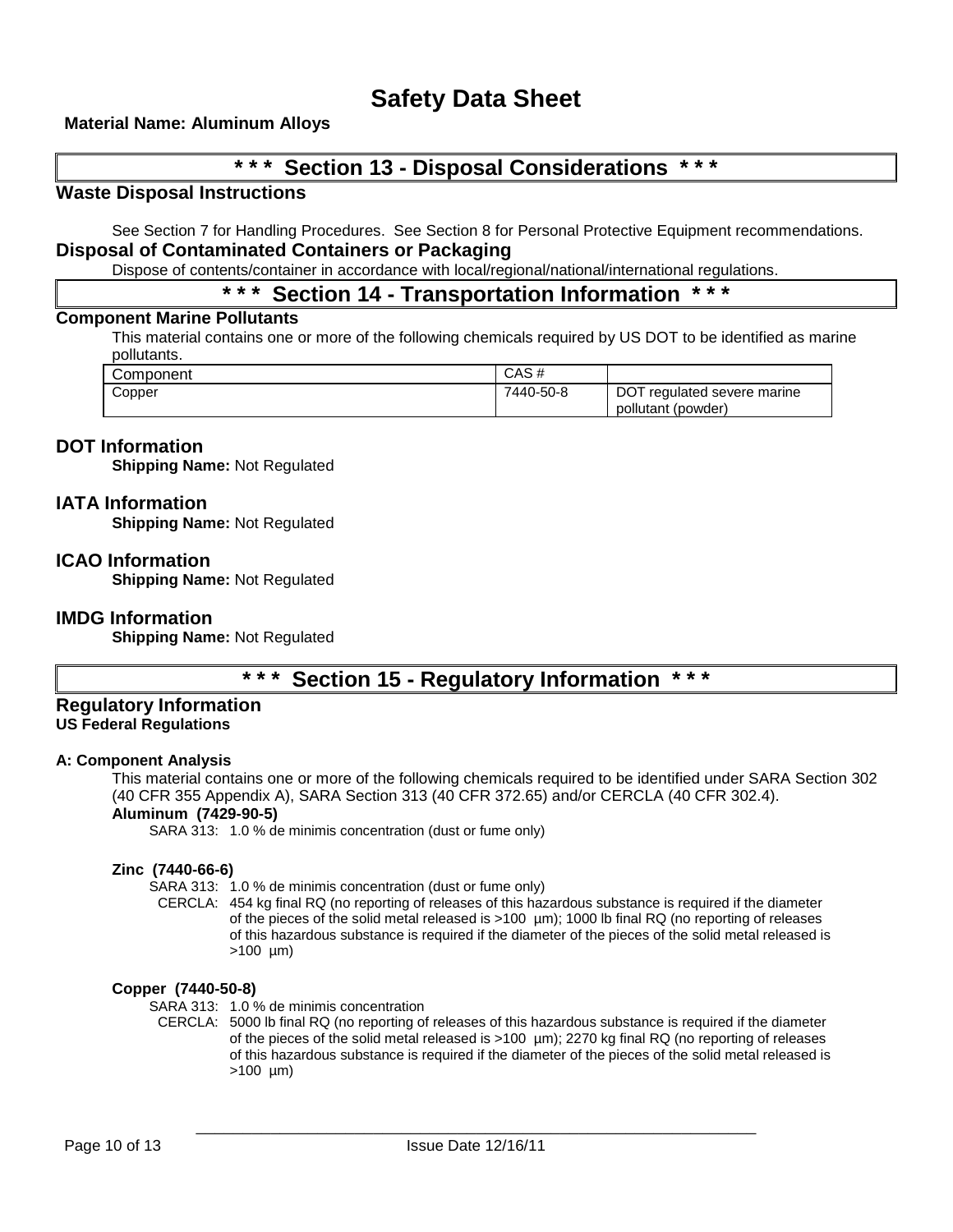## **Material Name: Aluminum Alloys**

### **Nickel (7440-02-0)**

SARA 313: 0.1 % de minimis concentration

CERCLA: 100 lb final RQ (no reporting of releases of this hazardous substance is required if the diameter of the pieces of the solid metal released is >100 µm); 45.4 kg final RQ (no reporting of releases of this hazardous substance is required if the diameter of the pieces of the solid metal released is  $>100$  um)

### **Cobalt (7440-48-4)**

SARA 313: 0.1 % de minimis concentration

#### **Manganese (7439-96-5)**

SARA 313: 1.0 % de minimis concentration

### **Silver (7440-22-4)**

CERCLA: 1000 lb final RQ (no reporting of releases of this hazardous substance is required if the diameter of the pieces of the solid metal released is >100 µm); 454 kg final RQ (no reporting of releases of this hazardous substance is required if the diameter of the pieces of the solid metal released is  $>100 \text{ µm}$ 

### **Chromium (7440-47-3)**

CERCLA: 5000 lb final RQ (no reporting of releases of this hazardous substance is required if the diameter of the pieces of the solid metal released is >100 µm); 2270 kg final RQ (no reporting of releases of this hazardous substance is required if the diameter of the pieces of the solid metal released is  $>100 \text{ µm}$ 

### **Cadmium (7440-43-9)**

SARA 313: 0.1 % de minimis concentration

CERCLA: 10 lb final RQ (no reporting of releases of this hazardous substance is required if the diameter of the pieces of the solid metal released is >100 µm); 4.54 kg final RQ (no reporting of releases of this hazardous substance is required if the diameter of the pieces of the solid metal released is  $>100$  um)

## **B: Component Marine Pollutants**

This material contains one or more of the following chemicals required by US DOT to be identified as marine pollutants.

## **Copper (7440-50-8)**

0-6.9 DOT regulated severe marine pollutant (powder)

#### **State Regulations**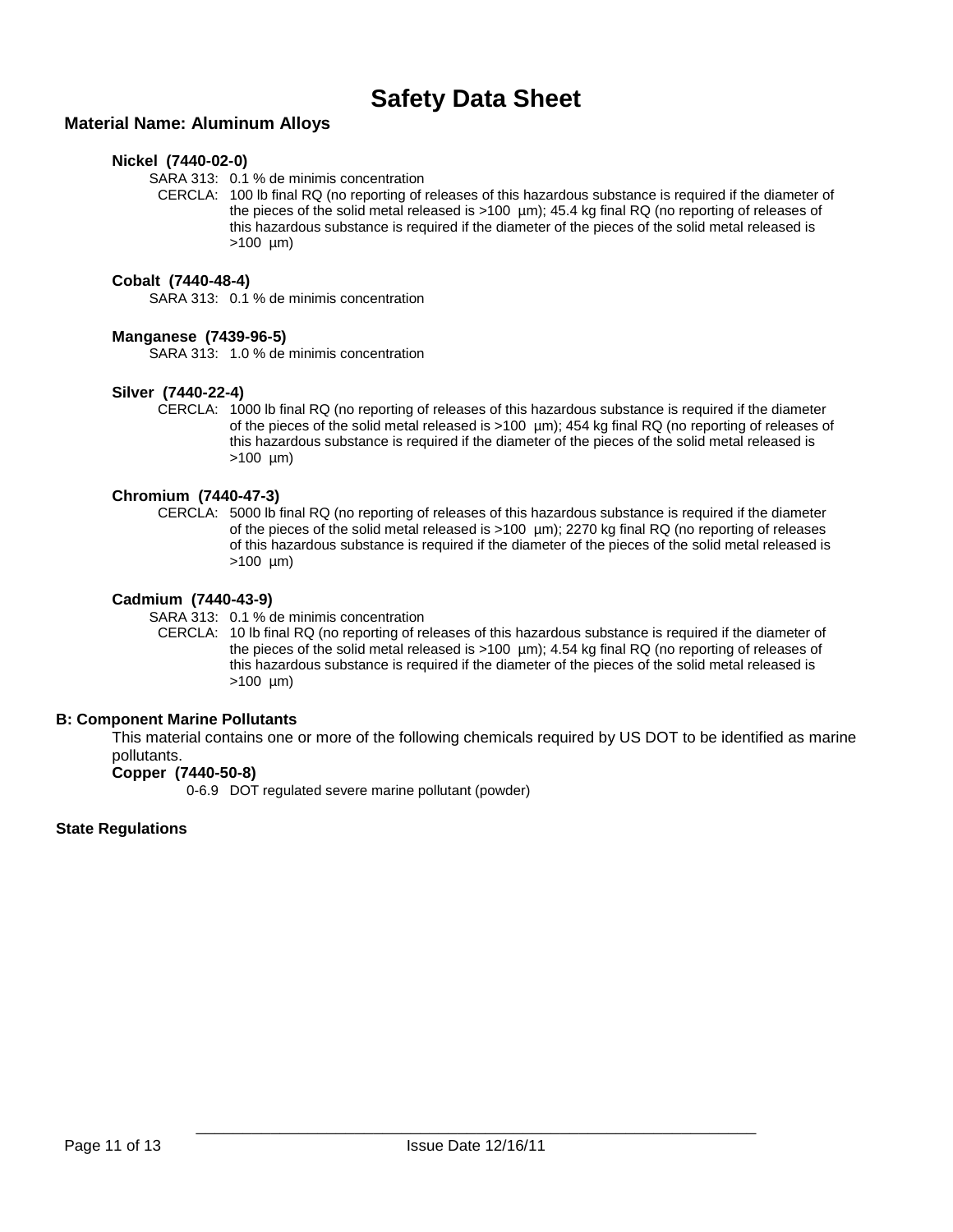## **Material Name: Aluminum Alloys**

### **A: Component Analysis - State**

The following components appear on one or more of the following state hazardous substances lists:

| <b>Component</b> | <b>CAS</b> | CA  | МA  | <b>MN</b> | ΝJ  | PA  | RI  |
|------------------|------------|-----|-----|-----------|-----|-----|-----|
| Aluminum         | 7429-90-5  | Yes | Yes | Yes       | Yes | Yes | Yes |
| Silicon          | 7440-21-3  | No  | Yes | Yes       | Yes | Yes | Yes |
| <b>Zinc</b>      | 7440-66-6  | Yes | Yes | <b>No</b> | Yes | Yes | Yes |
| Copper           | 7440-50-8  | Yes | Yes | Yes       | Yes | Yes | Yes |
| Magnesium        | 7439-95-4  | Yes | Yes | No.       | Yes | Yes | Yes |
| <b>Iron</b>      | 7439-89-6  | Yes | No. | <b>No</b> | No  | No  | No. |
| Nickel           | 7440-02-0  | Yes | Yes | Yes       | Yes | Yes | Yes |
| Cobalt           | 7440-48-4  | Yes | Yes | Yes       | Yes | Yes | Yes |
| Manganese        | 7439-96-5  | Yes | Yes | Yes       | Yes | Yes | Yes |
| Silver           | 7440-22-4  | Yes | Yes | Yes       | Yes | Yes | Yes |
| Chromium         | 7440-47-3  | Yes | Yes | Yes       | Yes | Yes | Yes |
| Cadmium          | 7440-43-9  | Yes | Yes | Yes       | Yes | Yes | Yes |

WARNING! This product contains a chemical known to the state of California to cause cancer. WARNING! This product contains a chemical known to the state of California to cause reproductive/developmental effects.

#### **Component Analysis - WHMIS IDL**

The following components are identified under the Canadian Hazardous Products Act Ingredient Disclosure List:

| <b>Component</b> | CAS#      | <b>Minimum Concentration</b> |
|------------------|-----------|------------------------------|
| Aluminum         | 7429-90-5 | %                            |
| Copper           | 7440-50-8 | %                            |
| Nickel           | 7440-02-0 | 0.1%                         |
| Cobalt           | 7440-48-4 | 0.1%                         |
| Manganese        | 7439-96-5 | %                            |
| Chromium         | 7440-47-3 | 0.1%                         |
| Cadmium          | 7440-43-9 | 0.1%                         |

#### **Additional Regulatory Information**

#### **Component Analysis - Inventory**

| <b>Component</b> | CAS#      | <b>TSCA</b> | <b>CAN</b> | <b>EEC</b>    |
|------------------|-----------|-------------|------------|---------------|
| Aluminum         | 7429-90-5 | Yes         | <b>DSL</b> | <b>EINECS</b> |
| Silicon          | 7440-21-3 | Yes         | <b>DSL</b> | <b>EINECS</b> |
| Zinc             | 7440-66-6 | Yes         | <b>DSL</b> | <b>EINECS</b> |
| Copper           | 7440-50-8 | Yes         | <b>DSL</b> | <b>EINECS</b> |
| Magnesium        | 7439-95-4 | Yes         | <b>DSL</b> | <b>EINECS</b> |
| Iron             | 7439-89-6 | Yes         | <b>DSL</b> | <b>EINECS</b> |
| <b>Nickel</b>    | 7440-02-0 | Yes         | <b>DSL</b> | <b>EINECS</b> |
| <b>Bismuth</b>   | 7440-69-9 | Yes         | <b>DSL</b> | <b>EINECS</b> |
| Cobalt           | 7440-48-4 | Yes         | <b>DSL</b> | <b>EINECS</b> |
| Manganese        | 7439-96-5 | Yes         | <b>DSL</b> | <b>EINECS</b> |
| Silver           | 7440-22-4 | Yes         | <b>DSL</b> | <b>EINECS</b> |
| Chromium         | 7440-47-3 | Yes         | <b>DSL</b> | <b>EINECS</b> |
| Cadmium          | 7440-43-9 | Yes         | <b>DSL</b> | <b>EINECS</b> |